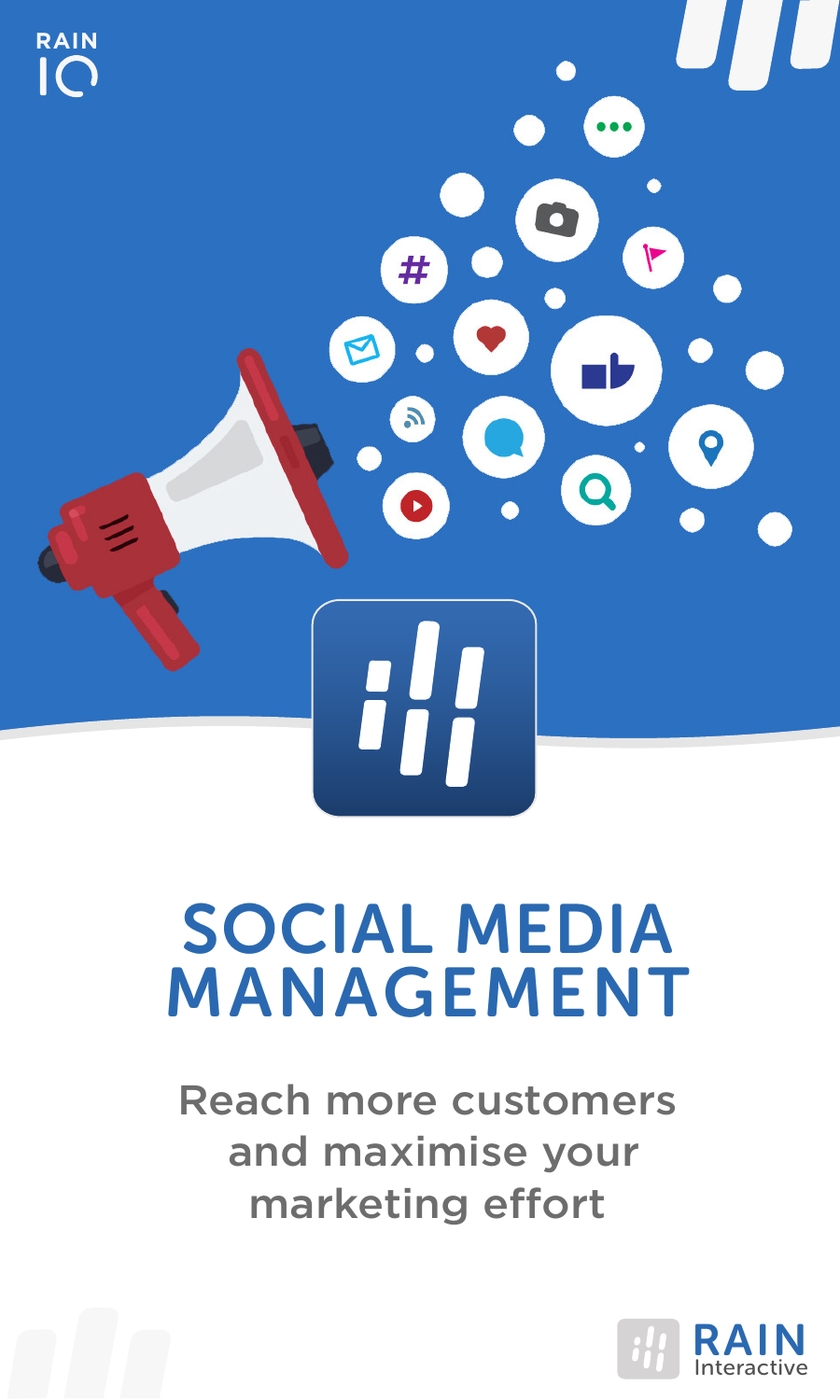

#### Promote your social media content effectively

Effective social media presences allow businesses to be seen by target online audiences who can respond and engage with that message.

The key to success is to maximise social media marketing potential by aligning business goals with marketing efforts. This requires a long term commitment to optimizing strategies and content.

#### How we help

Most businesses have a lot of great content, either online or in print format. To fully optimize this content for digital mediums, we analyse the core message, clarify content and images, and coordinate publishing to the various platforms.

In short, we take your social media marketing content, coordinate, optimise, and promote it effectively across all your social profiles.

In some cases this may involve image resizing, content analysis, keyword research, editing, and the addition of data reporting.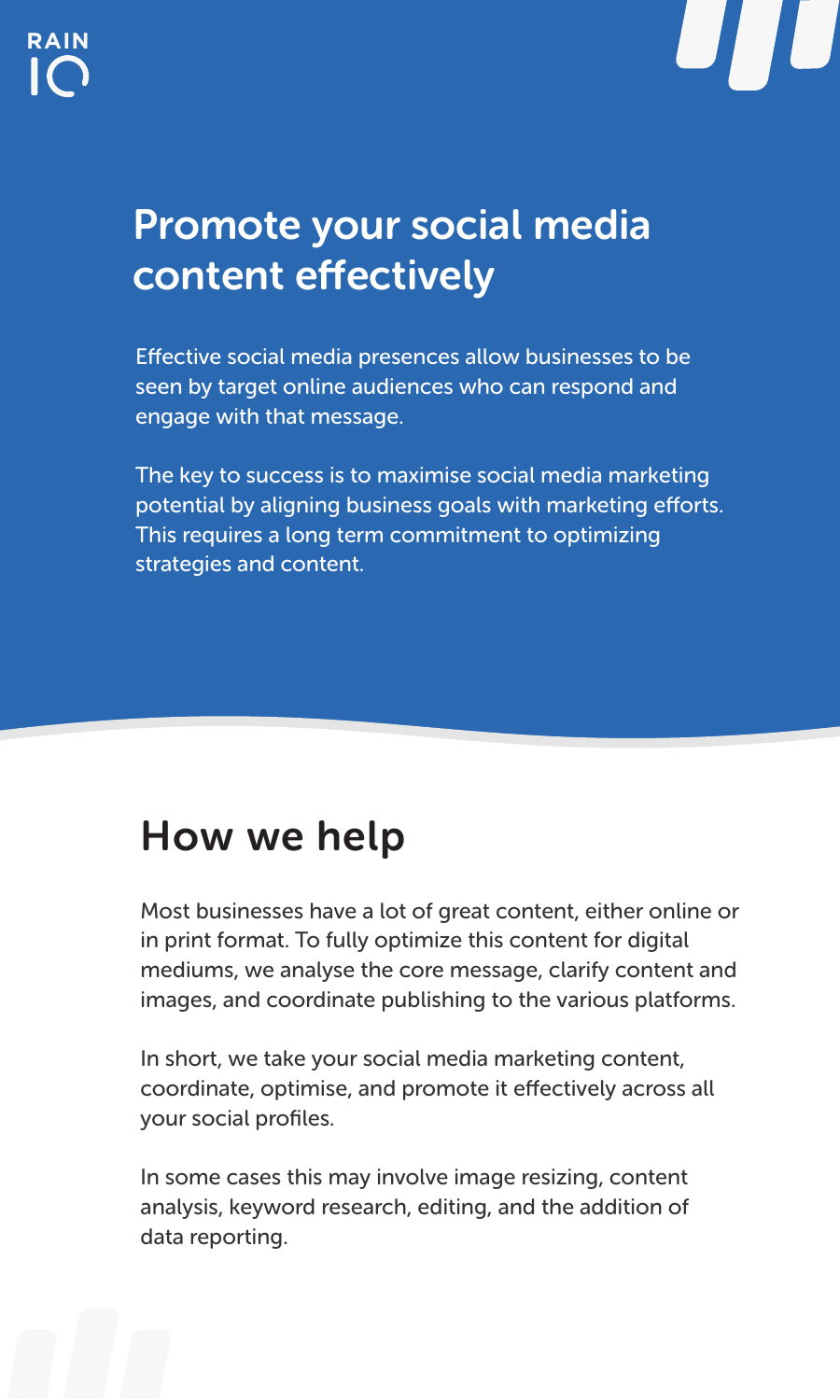#### Social Media Management Plans

#### Classic Coordinate ¥150,000 per month

- Organisation and management of social media delivery schedule.
- Content and image optimisation for each social platform.
- One optimised content piece posted weekly across up to four social platforms.
- Monthly Social Analytics reporting for each post on each  $\blacktriangleright$ social platform.
- Recommendations on how to increase benefits with your **C** social posts.

#### Common platforms:

**RAIN**

Facebook, Ameblo, Twitter, Instagram, Pinterest, LinkedIn, Google+. Wordpress blog or other.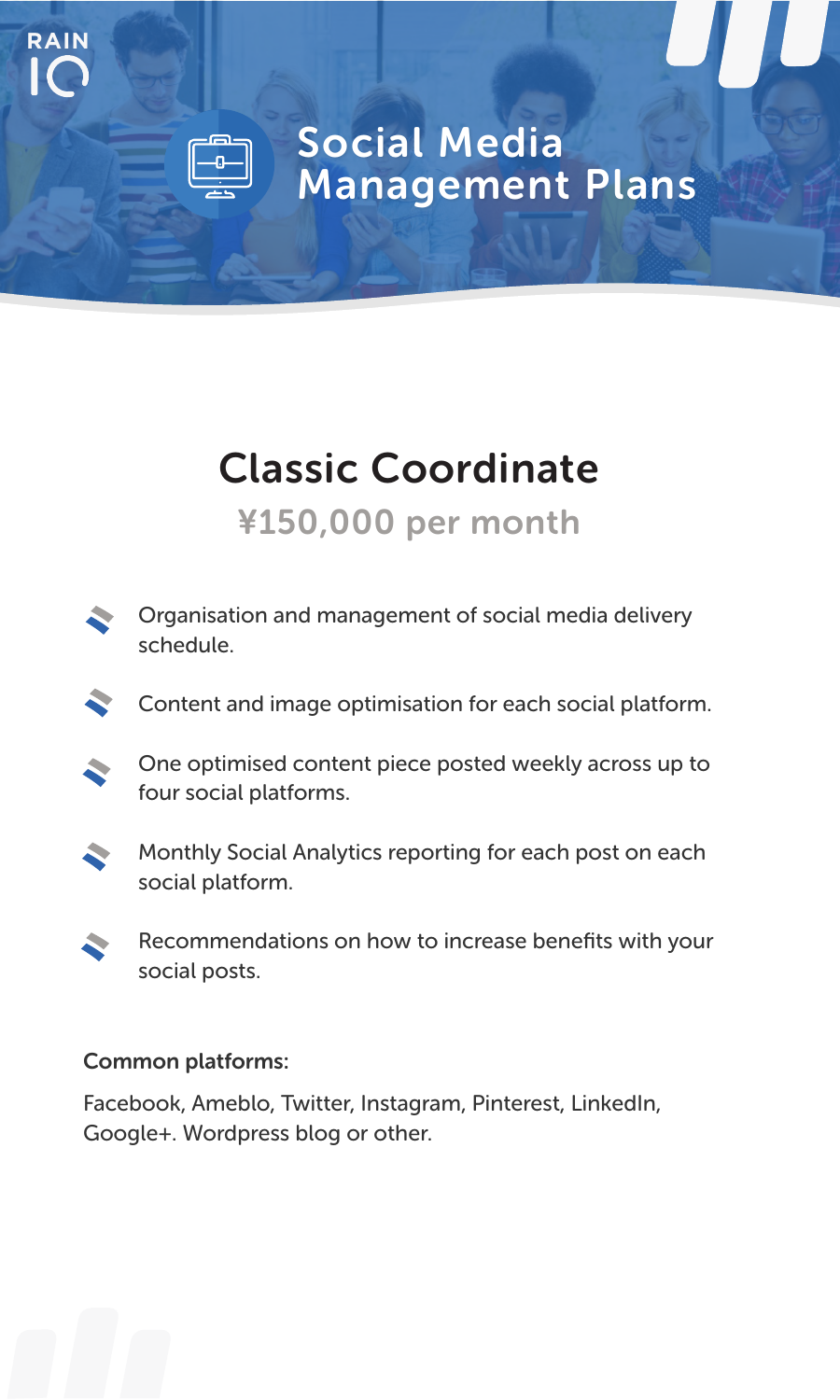#### Social Media Management Plans

#### Service Plan Add Ons

To boost your marketing efforts further we provide these additional services which can be added to the service plan.



**RAIN**

#### Social Media Content Creation ¥ 12,000 per article

We create original content for you. 500 words max. (enquire for details)



#### Social Media Profile Creation ¥ 100,000 per profile

We set up a basic Social Profile for your business.

\* You must provide appropriate logo and business information.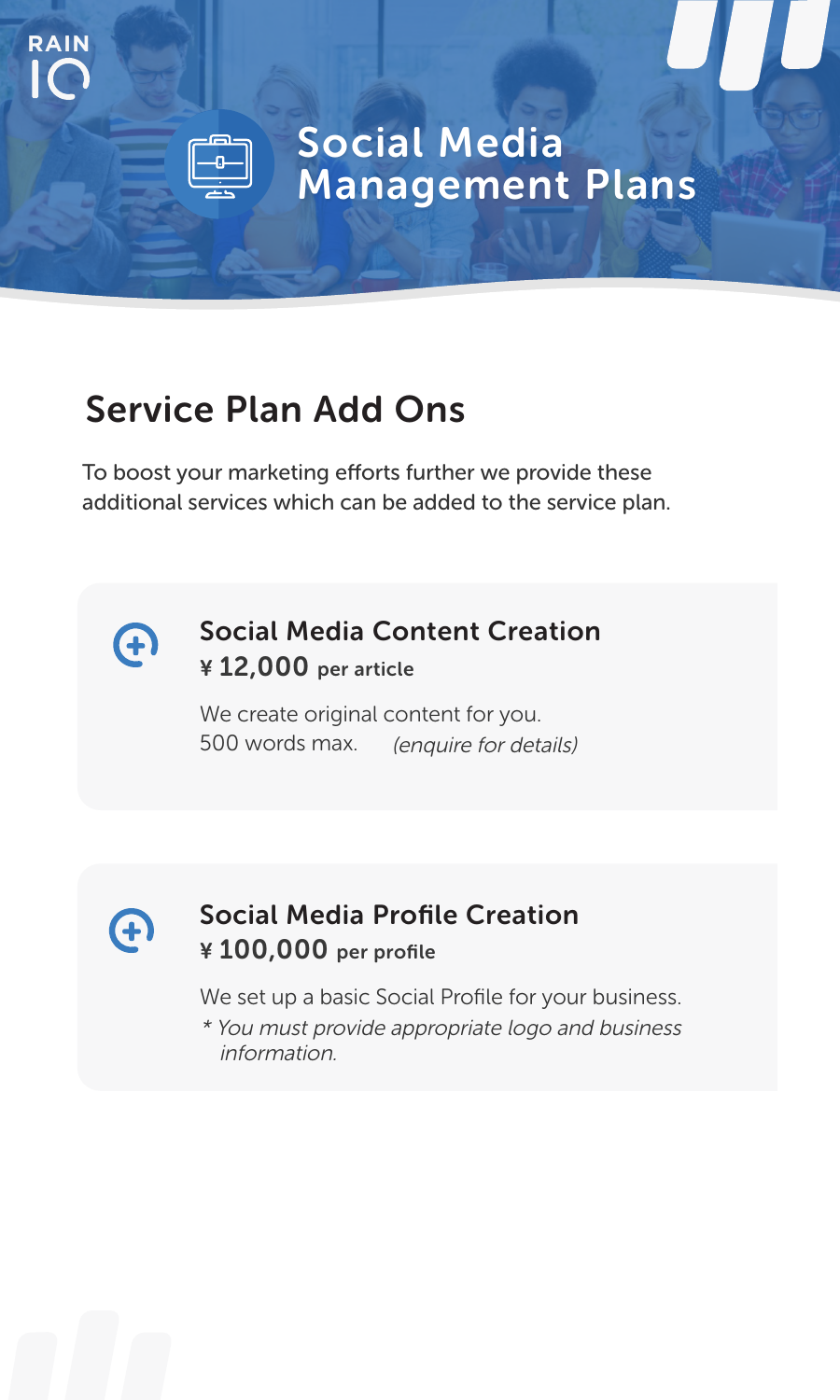# **RAIN** הח Success Story

#### Royal-T Social Media Marketing

Healthwise Foods

Healthwise Foods producers of Royal-T Rooibos Tea elected Rain to manage the digital marketing for Japan. Rain helped increase their online marketing share by re-defining Royal-T's online brand image and creating online social profiles to complement the main brand website.

Rain generated useful and engaging content which was promoted online by targeting authentic followers. This helped legitimize the brand and promote growth as well as drive sales of Royal-T online and at traditional sales locations.

In one sales cycle Rain saw in-store sales increase over 90%, with the supplier receiving a 600% increase in orders. Online initial sales through the designated sales point increased by 400% and the product went from an Amazon sales rank outside of the top 40 to the number 2 best selling rooibos tea on Amazon Japan.